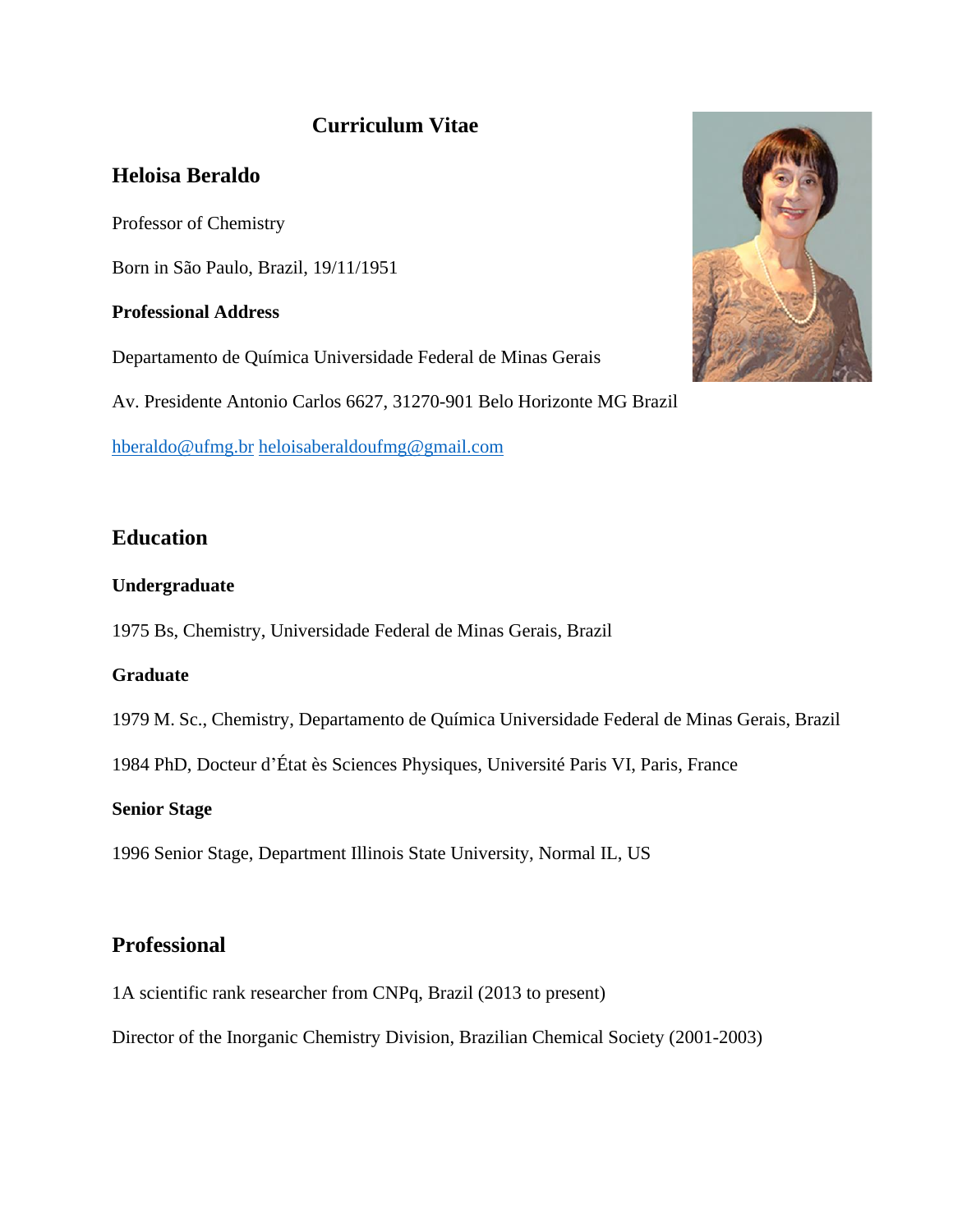Vice-Chairwoman of the XI Brazilian Meeting on Inorganic Chemistry (XI BMIC/ Joint Brazilian-Italian Inorganic Chemistry Meeting) (2002)

Regional Secretary, Brazilian Chemical Society (1992-1994)

### **University Appointments**

1975-1980 Lecturer**,** Departamento de Química Universidade Federal de Minas Gerais, Brazil 1980-1984 Assistant Professor of Chemistry, Departamento de Química Universidade Federal de Minas Gerais, Brazil 2004 to present, Full Professor of Chemistry, Departamento de Química Universidade Federal de Minas Gerais, Brazil

1993 Professeur Invitée, Université Paris XIII, France (two months)

1999 Professeur Invitée, Université Paris XIII, France (two months)

2010 Professeur Invitée, Université Paris XIII, France (two months)

## **Member of Committees/ Editorial Boards**

Member of the Brazilian Chemical Society Council (2008-2010)

Member of the Advisory Committee of the Brazilian Research Council, CNPq (2007-2013)

Coordinator of the Chemistry Advisory Committee of the Brazilian Research Council, CNPq (2012-2013)

Member of the Ruling Committee of the National Institute of Science and Technology of Drugs and Medicines (INCT-INOFAR)

Member of the Editorial Advisory Board of ACS Omega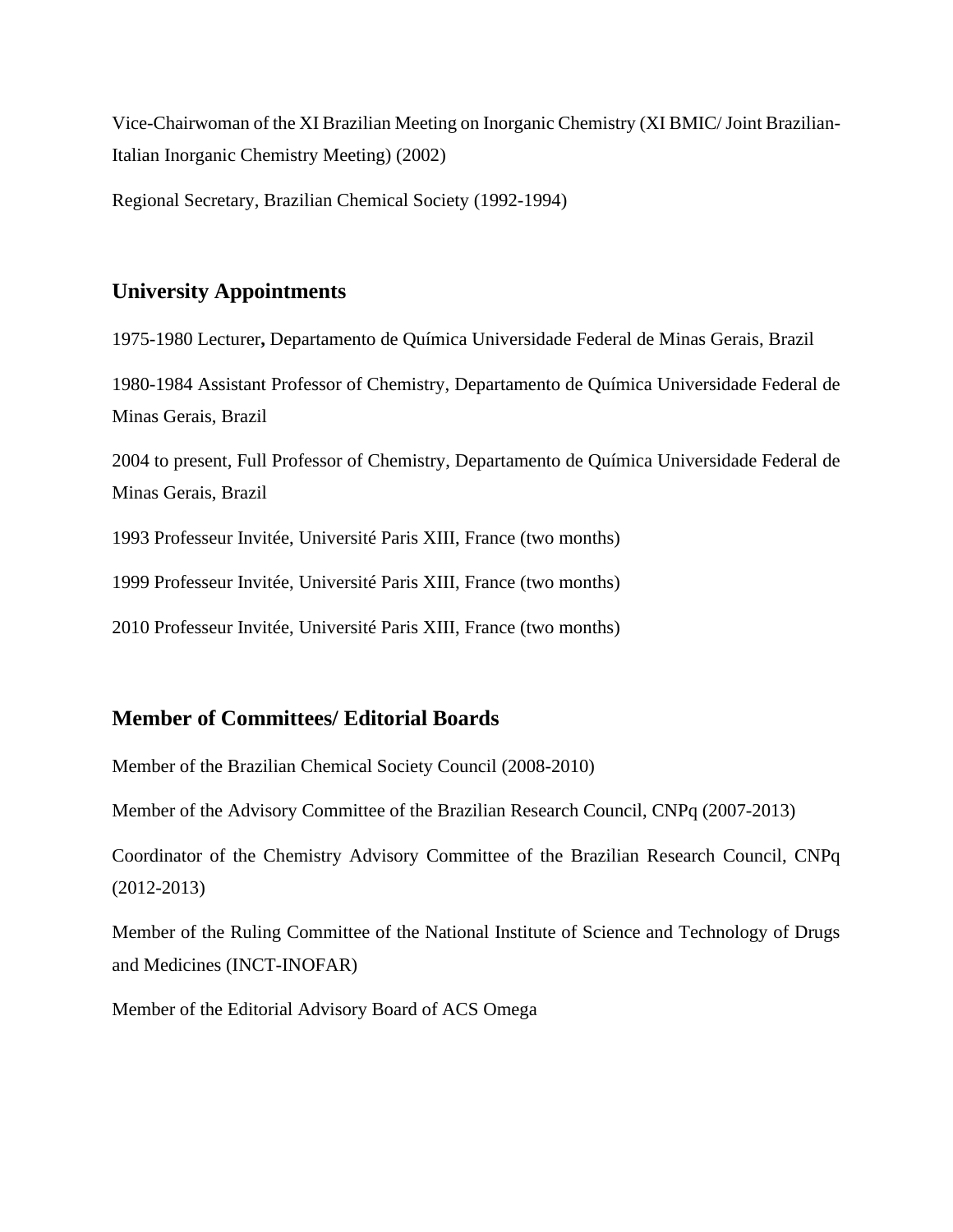Editor of the special issue entitled "Química Inorgânica e Medicina" (Inorganic Chemistry and Medicine) of the journal "Química Nova na Escola" published by the Brazilian Chemical Society, whose target is high school teachers  $(2005)$ .

### **Awards and honors**

Member of the Brazilian Academy of Sciences (2014)

Simão Mathias medal from the Brazilian Chemical Society (2016)

Medal of the National Order of Scientific Merit from the Brazilian Government (2018)

### **Students and researchers supervised**

Professor Beraldo supervised 11 postdoctoral fellows, 24 PhD theses and 12 master theses. She also supervised 66 graduate students. She has presently 2 PhD, 2 master and 2 graduate students under her supervision.

#### **Postdoctoral Fellows**

- 1. Jennifer Jacon Freitas (2019)
- 2. Gabrieli Lessa Parrilha (2012-2014 and 2017)
- 3. Isabella Pires Ferreira (2014 and 2017)
- 4. Lucas Lopardi Franco (2016)
- 5. Ligiane Rios Gouvea (2013 2014)
- 6. Angel Amado Recio Despaigne (2013-2014).
- 7. Jeferson Gomes Da Silva (2013)
- 8. Josane Alves Lessa (2012).
- 9. Karina Oliveira Silva Ferraz (2012)
- 10. Débora Costa Reis (2011)
- 11. Isolda Maria de Castro Mendes (2007)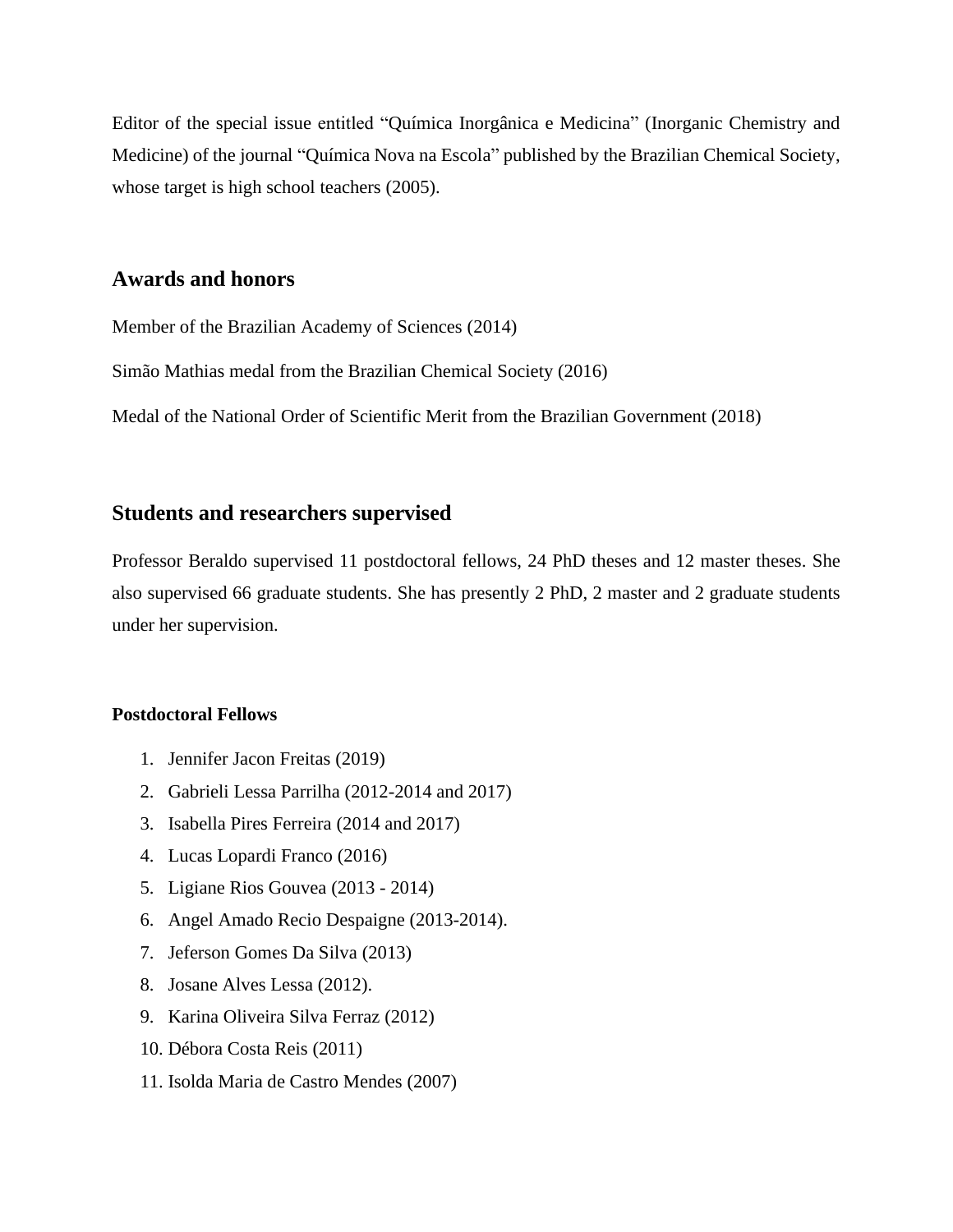#### **PhD Students/ Year of Approval**

- 1. Ana Paula Araujo Oliveira (2020).
- 2. Luciana Batista de Paulo Sâmia (2018)
- 3. Ane Francielly Santos (2018)
- 5. Lenka Victoria Tamayo Lopez (2017)
- 6. Camila Vargas Garcia (2017)
- 7. Alexandre Almeida Oliveira (2017)
- 8. Elisa de Leon Piló (2016)
- 9. Rafael Pinto Vieira (2013)
- 10. Jeferson Gomes da Silva (2013).
- 11. Gabrieli Lessa Parrilha (2012)
- 12. Josane Alves Lessa (2012)
- 13. Karina Oliveira Silva Ferraz (2012)
- 14. Angel Amado Recio Despaigne (2012)
- 15. Debora Costa Reis (2011)
- 16 Isolda Maria de Castro Mendes (2007)
- 17. Leticia Regina de Souza Teixeira (2004)
- 18. Anayive Perez Rebolledo (2004)
- 19. Ana Mena Barreto Bastos (2004)
- 20. Wanderlene Ferreira Nacif (2002)
- 21. Rejane Lúcia de Lima (2002)
- 22. Ricardo França Furtado da Costa (2001)
- 23 Ruth Helena Ungaretti Borges (1995)
- 24. Ana Paula Soares Fontes (1993)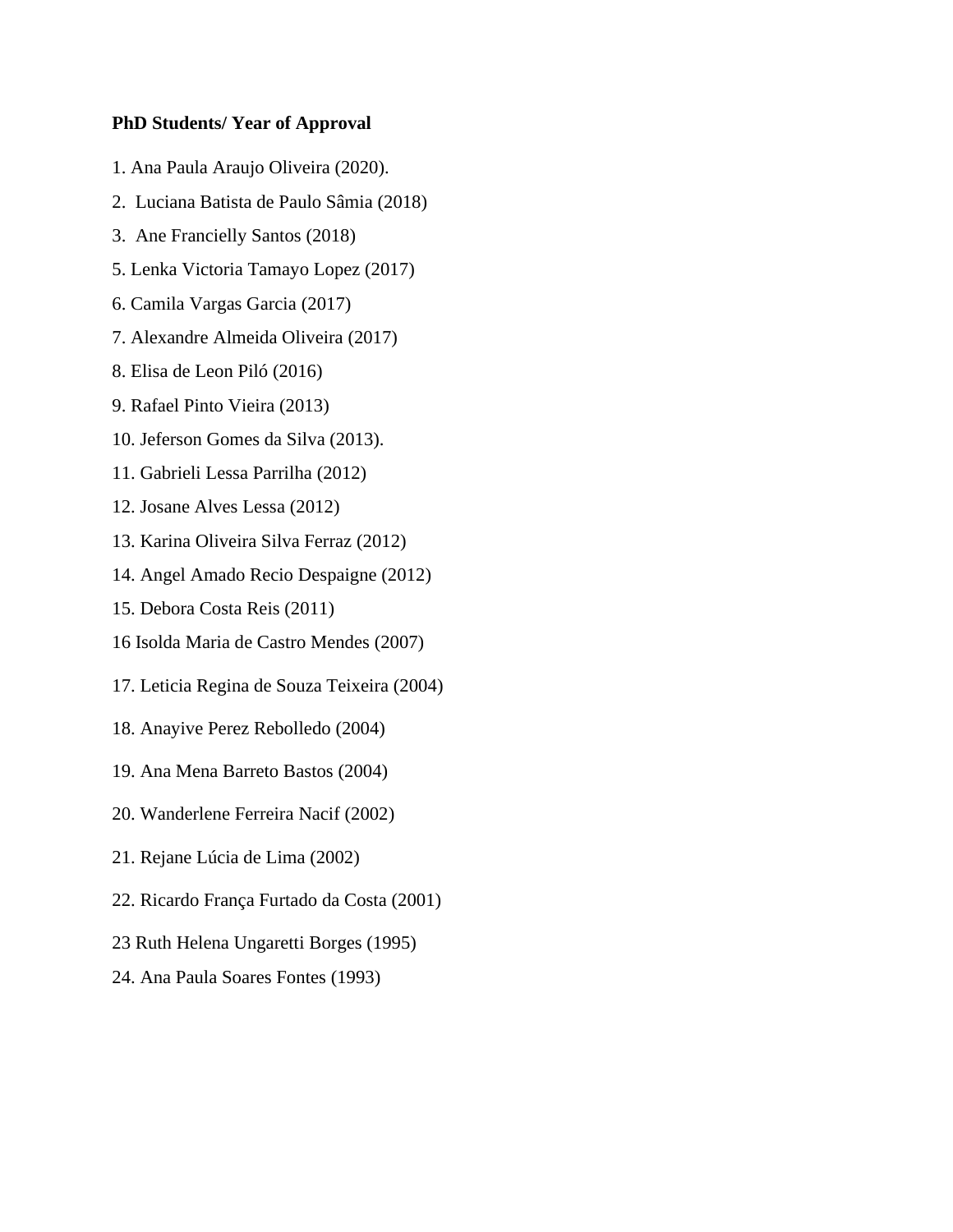#### **Master Students/ Year of Approval**

- 1**.** Victoria Carolina Romero Colmenares (2020)
- 2. Andrea Roxana Aguirre Manga (2019)
- 3. Ana Paula Araújo Oliveira (2016)
- 4. Luiza Magalhães Fiuza Gomes (2013)
- 5. Jeferson Gomes da Silva (2009)
- 6. Karina Silva de Oliveira Ferraz (2008)
- 7. Leticia Regina de Souza Teixeira (2000)
- 8. Rejane Lúcia de Lima (1997)
- 9. Isolda Maria de Castro Mendes (1994)
- 10. Flávia Cavalieri Machado (1992)
- 11. João Máximo de Siqueira (1989)
- 12. Maria Aparecida da Rocha (1988)

### **Publications**

ISI h index  $= 38$  Google Scholar h index  $= 44$ 

Professor Beraldo is interested in Inorganic Chemistry and Medicinal Inorganic Chemistry. Her research projects include, among others, the design of anticancer, antimicrobial and antiparasitic drug and metallodrug candidates, and the investigation on mechanisms of action and on the interaction of compounds with biomolecules. Professor Beraldo was one of the pioneer researchers in Medicinal Inorganic Chemistry in Brazil**.** She published 153 articles and three book chapters.

See complete list of publications in<http://lattes.cnpq.br/8218059267505950>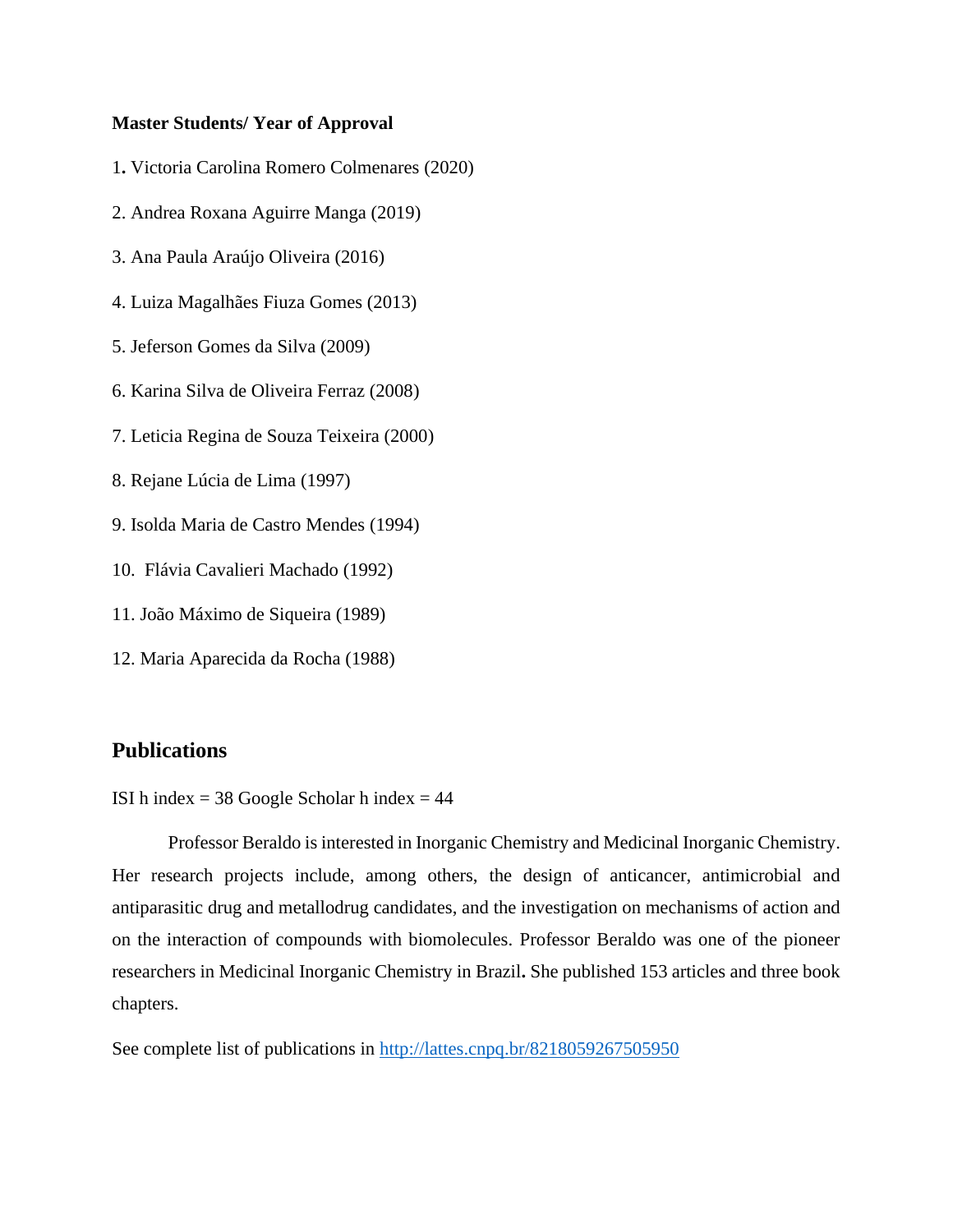#### **Selected Publications**

1**. BERALDO, HELOISA.** Pharmacological applications of non-radioactive indium(III) complexes: A field yet to be explored. Coord. Chem. Rev. 419 (2020) 213375.

2. OLIVEIRA, ANA P.A.; FREITAS, JENNIFER T.J.; DINIZ, RENATA; PESSOA, CLAUDIA; MARANHÃO, SARAH S.; RIBEIRO, JULIANA M.; [SOUZA-FAGUNDES, ELAINE](http://lattes.cnpq.br/6275124345922194)  [M.;](http://lattes.cnpq.br/6275124345922194) **BERALDO, HELOISA**. Triethylphosphinegold(I) complexes with secnidazole-derived thiosemicarbazones: cytotoxic activity against HCT-116 Colorectal Cancer Cells under Hypoxia Conditions. ACS Omega. 5, 6 (2020) 2939-2946. This article was chosen to be part of the "Women at the Forefront of Chemistry" First Virtual Issue of ACS Omega.

3. OLIVEIRA, A.P.A.; RECIO-DESPAIGNE, A.; [FERREIRA, I.P.;](http://lattes.cnpq.br/4260734232382167) DINIZ, R.; SOUSA, K.A.F.; BASTOS, T.M.; SOARES, M.B.P.; MOREIRA, D.R.M.; **BERALDO, H**. Investigation of the antitrypanosomal effects of 2-formyl-8-hydroxyquinoline-derived hydrazones and their antimony(III) and bismuth(III) complexes. New J. Chem. 43 (2019) 18996-19002 (Inside Cover of this N.J. Chem. Issue).

4. OLIVEIRA, ALEXANDRE A.; PERDIGÃO, GABRIELE M.C.; RODRIGUES, LUANA E.; [DA SILVA, JEFERSON G.;](http://lattes.cnpq.br/4049419303742888) [SOUZA-FAGUNDES, ELAINE M.;](http://lattes.cnpq.br/6275124345922194) [TAKAHASHI,](http://lattes.cnpq.br/8436025963943451)  [JACQUELINE A.](http://lattes.cnpq.br/8436025963943451) ; [ROCHA, WILLIAN R.;](http://lattes.cnpq.br/5873636553295704) **BERALDO, HELOISA**. Cytotoxic and antimicrobial effects of indium(III) complexes with 2-acetylpyridine-derived thiosemicarbazones. Dalton Trans. (2017) 918-932.

5. [FERREIRA, ISABELLA P.;](http://lattes.cnpq.br/4260734232382167) PILÓ, ELISA D.L.; RECIO-DESPAIGNE, ANGEL A. [DA](http://lattes.cnpq.br/4049419303742888)  [SILVA, JEFERSON G.;](http://lattes.cnpq.br/4049419303742888) RAMOS, JONAS P.; MARQUES, LUCAS B.; PRAZERES, PEDRO H.D.M.; [TAKAHASHI, JACQUELINE A.;](http://lattes.cnpq.br/8436025963943451) [SOUZA-FAGUNDES, ELAINE M.;](http://lattes.cnpq.br/6275124345922194) ROCHA, WILLIAN; **BERALDO, HELOISA**. Bismuth(III) complexes with 2-acetylpyridine- and 2 benzoylpyridine-derived hydrazones: Antimicrobial and cytotoxic activities and effects on the clonogenic survival of human solid tumor cells. Bioorg. Med. Chem. 24 (2016) 2988-2998.

6. [GOMES, LUIZA M.F.;](http://lattes.cnpq.br/2528313474535288) [VIEIRA, RAFAEL P.;](http://lattes.cnpq.br/2300064372165096) JONES, MICHAEL R.; WANG, MICHAEL C.P.; DYRAGER, CHRISTINE; [SOUZA-FAGUNDES, ELAINE M.;](http://lattes.cnpq.br/6275124345922194) [DA SILVA, JEFERSON](http://lattes.cnpq.br/4049419303742888)  [G.;](http://lattes.cnpq.br/4049419303742888) STORR, TIM; **BERALDO, HELOISA**. 8-Hydroxyquinoline Schiff-base Compounds as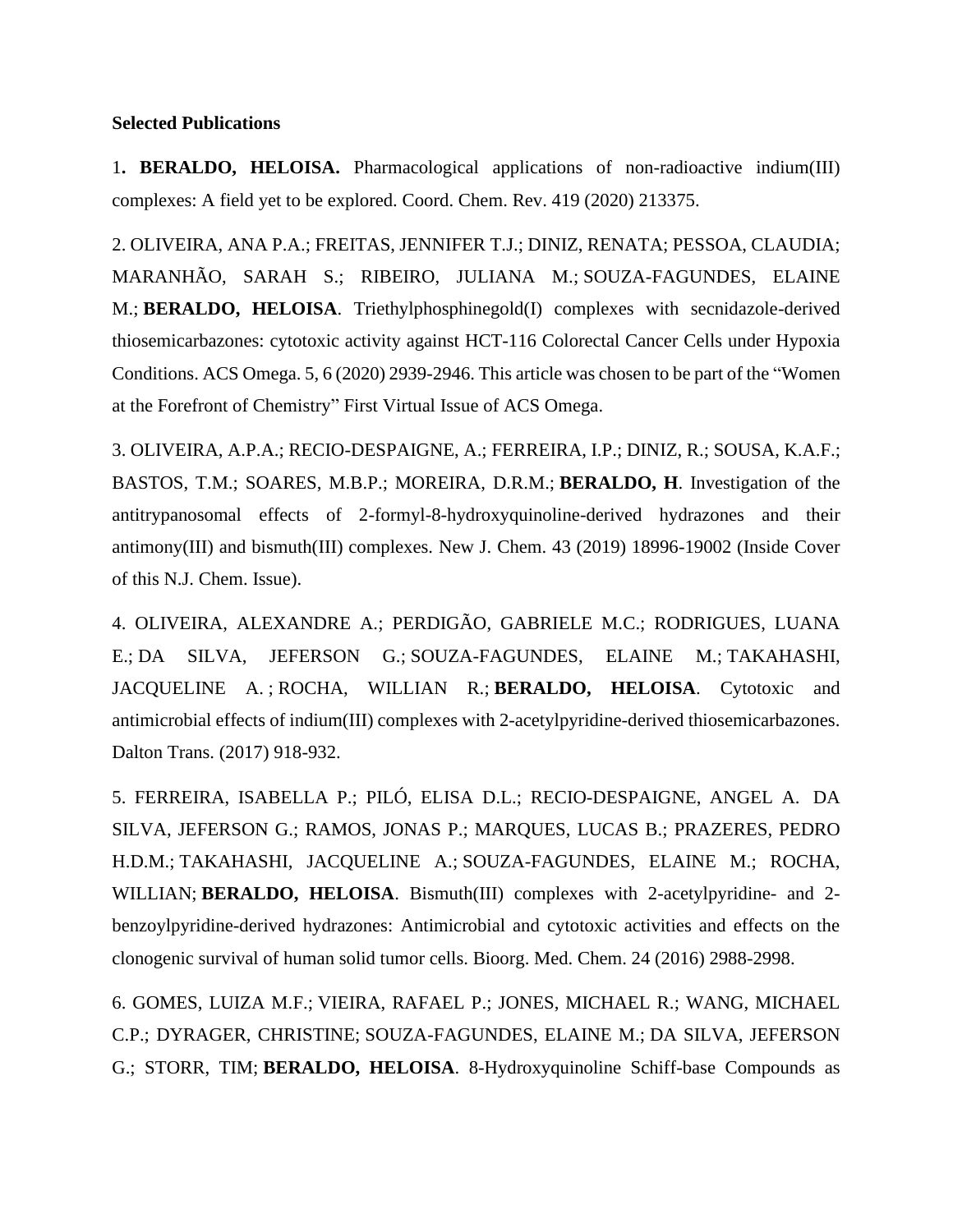Antioxidants and Modulators of Copper-Mediated Aβ Peptide Aggregation. J. Inorg. Biochem. 119 (2014)106-116.

7. [PARRILHA, GABRIELI L.;](http://lattes.cnpq.br/1443338732472269) [FERRAZ, KARINA S.O.;](http://lattes.cnpq.br/7883320122076290) [LESSA, JOSANE A.;](http://lattes.cnpq.br/8402296847454322) DE OLIVEIRA, KELY N.; [RODRIGUES, BERNARDO L.](http://lattes.cnpq.br/6915714261651875) ; RAMOS, JONAS P.; [SOUZA-FAGUNDES,](http://lattes.cnpq.br/6275124345922194)  [ELAINE M.;](http://lattes.cnpq.br/6275124345922194) OTT, INGO; **BERALDO, HELOISA**. Metal complexes with 2-acetylpyridine-*N*(4)-orthochlorophenylthiosemicarbazone: cytotoxicity and effect on the enzymatic activity of thioredoxin reductase and glutathione reductase. Eur. J. Med. Chem. 84 (2014) 537-544.

8. [DESPAIGNE, ANGEL A.R.;](http://lattes.cnpq.br/4240369058617665) [PARRILHA, GABRIELI L.;](http://lattes.cnpq.br/1443338732472269) IZIDORO, JANS B.; [DA COSTA,](http://lattes.cnpq.br/2284410108731333)  [PRYSCILA R.;](http://lattes.cnpq.br/2284410108731333) [DOS SANTOS, RAQUEL G.;](http://lattes.cnpq.br/4312378630155156) PIRO, OSCAR E.; [CASTELLANO, EDUARDO](http://lattes.cnpq.br/7416526225245942)  [E.;](http://lattes.cnpq.br/7416526225245942) [ROCHA, WILLIAN R.;](http://lattes.cnpq.br/5873636553295704) **[BERALDO](http://lattes.cnpq.br/8218059267505950)**, **HELOISA** 2-Acetylpyridine- and 2-benzoylpyridinederived hydrazones and their gallium(III) complexes are highly cytotoxic to glioma cells. Eur. J. Med. Chem. 50 (2012) 163-172.

9. [SOARES, MARCELLA A.;](http://lattes.cnpq.br/6420135421404723) [LESSA, JOSANE A.;](http://lattes.cnpq.br/8402296847454322) [MENDES, ISOLDA C.;](http://lattes.cnpq.br/4135519633437150) [DA SILVA,](http://lattes.cnpq.br/4049419303742888)  [JEFERSON G.;](http://lattes.cnpq.br/4049419303742888) [DOS SANTOS, RAQUEL G.;](http://lattes.cnpq.br/4312378630155156) [SALUM, LÍVIA B.;](http://lattes.cnpq.br/2945837904680698) DAGHESTANI, HIKMAT; [ANDRICOPULO, ADRIANO D.](http://lattes.cnpq.br/5598322661148873) ; DAY, BILLY W.; VOGT, ANDREAS; [PESQUERO, JORGE L.;](http://lattes.cnpq.br/4195433401073024) [ROCHA, WILLIAN R.;](http://lattes.cnpq.br/5873636553295704) **[BERALDO](http://lattes.cnpq.br/8218059267505950)**, **HELOISA**. N4- Phenyl-substituted 2-acetylpyridine thiosemicarbazones: Cytotoxicity against human tumor cells, structure activity relationship studies and investigation on the mechanism of action. Bioorg. Med. Chem. 20 (2012) 3396-3409.

10. [LESSA, JOSANE A.;](http://lattes.cnpq.br/8402296847454322) [GUERRA, JULIANA C.;](http://lattes.cnpq.br/6242993689847171) DE MIRANDA, LUANA F.; [ROMEIRO,](http://lattes.cnpq.br/2769059147261492)  [CARLA F.D.;](http://lattes.cnpq.br/2769059147261492) [DA SILVA, JEFERSON G.;](http://lattes.cnpq.br/4049419303742888) [MENDES, ISOLDA C.](http://lattes.cnpq.br/4135519633437150) ; [SPEZIALI, NIVALDO](http://lattes.cnpq.br/2287316756049448)  [L.](http://lattes.cnpq.br/2287316756049448) ; [SOUZA-FAGUNDES, ELAINE M.;](http://lattes.cnpq.br/6275124345922194) **[BERALDO,](http://lattes.cnpq.br/8218059267505950) HELOISA**. Gold(I) complexes with thiosemicarbazones: Cytotoxicity against human tumor cell lines and inhibition of thioredoxin reductase activity. J. Inorg. Biochem. 105 (2011) 1729-1739.

11. [REIS, DÉBORA C.;](http://lattes.cnpq.br/5311422475692708) [PINTO, MAURO C.X.;](http://lattes.cnpq.br/0868250984727943) [SOUZA-FAGUNDES, ELAINE M.;](http://lattes.cnpq.br/6275124345922194) WARDELL, SOLANGE M.S.V.; [WARDELL, JAMES L.;](http://lattes.cnpq.br/7824355906998335) **[BERALDO,](http://lattes.cnpq.br/8218059267505950) HELOISA**. Antimony(III) complexes with 2-benzoylpyridine-derived thiosemicarbazones: Cytotoxicity against human leukemia cell lines. Eur. J. Med. Chem. 45 (2010) 3904-3910.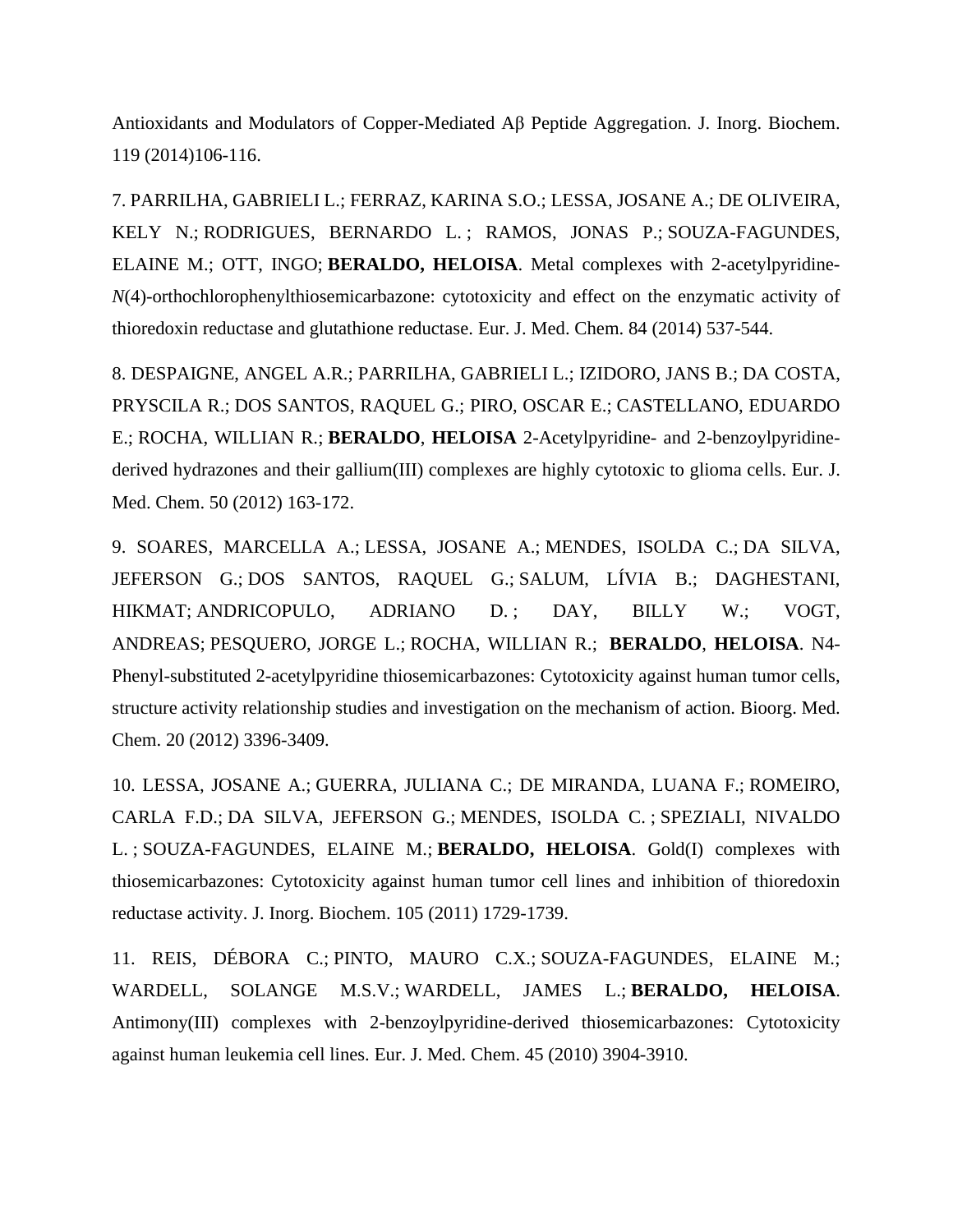12. [LESSA, JOSANE A.;](http://lattes.cnpq.br/8402296847454322) [MENDES, ISOLDA C.;](http://lattes.cnpq.br/4135519633437150) DA SILVA, PAULO R.O.; [SOARES,](http://lattes.cnpq.br/6420135421404723)  [MARCELLA A.;](http://lattes.cnpq.br/6420135421404723) [DOS SANTOS, RAQUEL G.;](http://lattes.cnpq.br/4312378630155156) [SPEZIALI, NIVALDO L.;](http://lattes.cnpq.br/2287316756049448) ROMEIRO, NELILMA C.; [BARREIRO, ELIEZER J.;](http://lattes.cnpq.br/5942068988379022) **[BERALDO,](http://lattes.cnpq.br/8218059267505950) HELOISA**. 2-Acetylpyridine thiosemicarbazones: Cytotoxic activity in nanomolar doses against malignant gliomas. Eur. J. Med. Chem. 45 (2010) 5671-5677.

13. [MENDES, ISOLDA C.;](http://lattes.cnpq.br/4135519633437150) SOARES, MARCELA A.; [DOS SANTOS, RAQUEL](http://lattes.cnpq.br/4312378630155156)  [G.;](http://lattes.cnpq.br/4312378630155156) [PINHEIRO, CARLOS;](http://lattes.cnpq.br/9481262314079347) **[BERALDO,](http://lattes.cnpq.br/8218059267505950) HELOISA**. Gallium(III) complexes of 2 pyridineformamide thiosemicarbazones: cytotoxic activity against malignant glioblastoma. Eur. J. Med. Chem. 44 (2009) 1870-1877.

14. [REBOLLEDO, AN](http://lattes.cnpq.br/2120467678731136)AYIVE.; VIEITES, MARISOL.; GAMBINO, DINORAH.; PIRO, OSCAR.; [CASTELLANO, ED](http://lattes.cnpq.br/7416526225245942)UARDO.; [ZANI, CA](http://lattes.cnpq.br/0714208971609666)RLOS.; SOUZAFAGUNDES, ELAINE.; [TEIXEIRA, LE](http://lattes.cnpq.br/3150790447778819)TÍCIA.; [BATISTA, AL](http://lattes.cnpq.br/6469642481998660)ZIR.; **[BERALDO, HE](http://lattes.cnpq.br/8218059267505950)LOISA**. Palladium(II) complexes of 2-benzoylpyridine-derived thiosemicarbazones: spectral characterization, structural studies and cytotoxic activity. J. Inorg. Biochem. 99 (2005) 698-706.

15**. BERALDO**, **H.**; GARNIER-SUILLEROT, A.; TOSI, L.; LAVELLE, F. Iron(III)-adriamycin and iron(III)-daunorubicin complexes: physicochemical characteristics, interaction with DNA, and antitumor activity. Biochemistry 24 (1985) 284-289.

#### **Book Chapters**

- 1 Rafael Pinto Vieira; Heloisa Beraldo. Design of Schiff Base-derived Ligands: Applications in Therapeutics and Medical Diagnosis. In: Tim Storr. Ligand Design in Medicinal Inorganic Chemistry. 1ed.: John Wiley & Sons, Ltd, 2014, p. 175-204.
- 2 Heloisa Beraldo. Metal coordination: a strategy for drug design. In: Ana Lucia Ramalho Mercê; Judith Felcman; María Angeles Lobo Recio. (Org.). Molecular and Supramolecular Bioinorganic Chemistry: Applications in Medical Sciences. Nova York: Nova Publishers, 2009, p. 137-221.
- 3 Heloisa Beraldo; Geraldo M. de Lima Anti-fungal Activity of Organotin Compounds. In: Alwyn Davies; Marcel Gielen; Keith Pannell and Edward Tiekink. (Org.). Tin Chemistry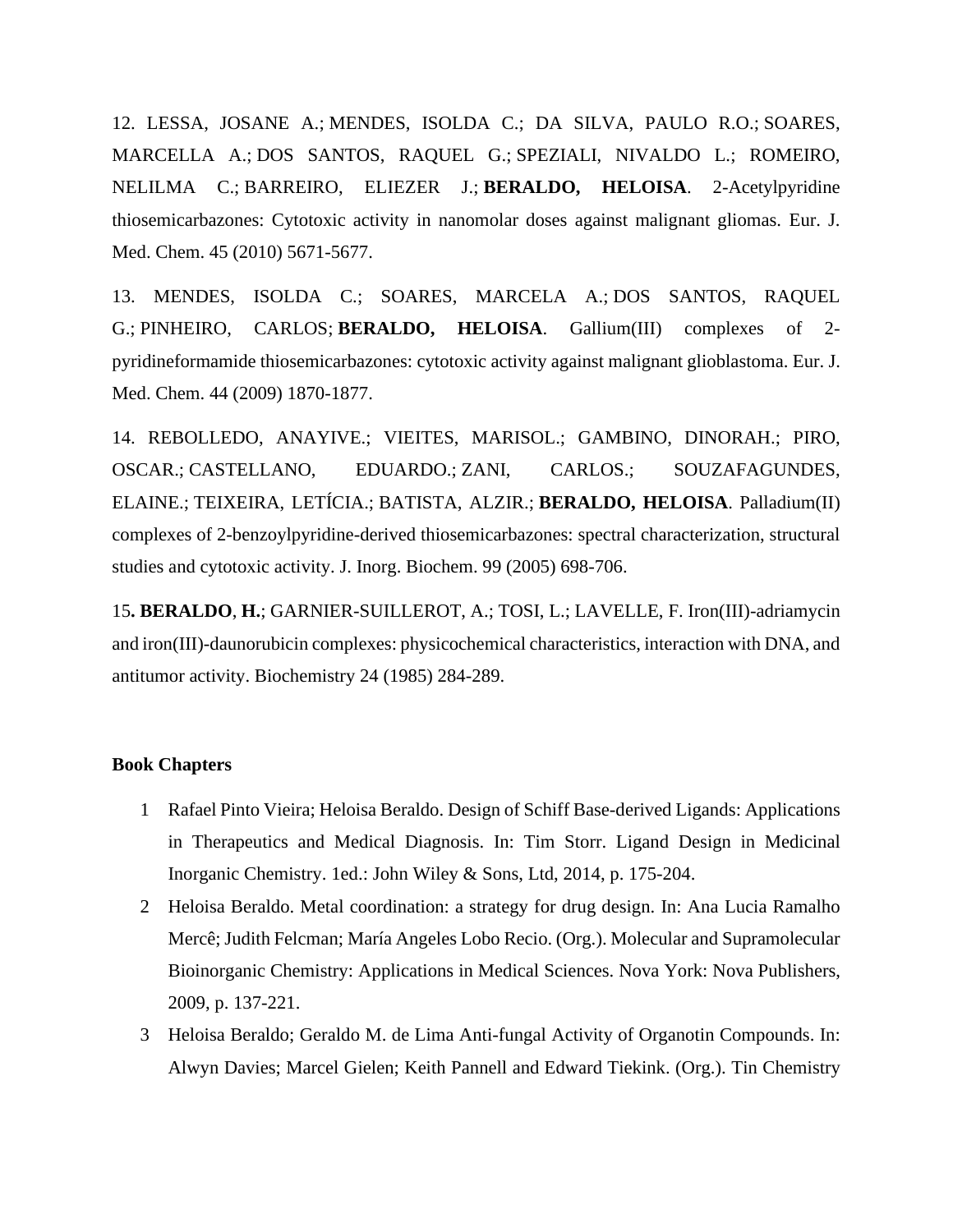- Fundamentals, Applications and Frontiers. Sussex: Wiley, 2008, p. 443-453.Book **Chapters** 

#### **Selected Lectures and Seminars**

1. First Congress on Biodiversity and Sustainability. Bioinspiration in Medicinal Inorganic Chemistry. Universidade Federal de Minas Gerais. Opening Plenary Lecture, 2019. Belo Horizonte, Brazil.

2. I Congresso de Mulheres na Ciência Universidade Federal de Minas Gerais (I Women in Science Congress) Plenary Lecture, 2018. Belo Horizonte, Brazil.

2. 39th Annual Meeting of the Brazilian Chemical Society. The role of Inorganic Chemistry in Drug Discovery. Opening Plenary Lecture, 2016. Goiânia, Brazil.

3. XVIII Brazilian Meeting on Inorganic Chemistry Strategies of Inorganic Chemistry for the Design of Anticancer Drug Candidates Invited Lecture, 2016. Águas de São Pedro, Brazil.

4. 5th Latin American Symposium on Coordination and Organometallic Chemistry, Angra dos Reis, Brazil. Schiff base-derived ligands and metal complexes: relevance in Medicinal Inorganic Chemistry. Invited Lecture, 2015. Angra dos Reis, Brazil.

5. International Year of Crystallography at Universidade Federal de Minas Gerais. Contributions of Crystallography to Medicinal Chemistry. Seminar, 2014.Belo Horizonte, Brazil.

6. Forum Interancional Mulheres em Ciências e Engenharia (International Forum Women in Sciences and Engineering), Universidade Federal de Minas Gerais, Plenary Lecture, 2014. Belo Horizonte, Brazil.

7. II Congresso de Ciências Farmacêuticas do Brasil Central (II Congresso on Pharmaceutical Science of Central Brazil). Estratégias da Química Inorgânica para o Desenvolvimento de Novos Candidatos a Fármacos e Metalofármacos (Strategies of Inorganic Chemistry for the development of new drug and metallodrug candidates). Invited Lecture, 2013. Goiânia, Brazil.

8. XIX Escola de Verão de Química Medicinal (XIX Summer School on Pharmaceutical and Medicinal Chemistry). Abordagens da Química Inorgânica para o Desenvolvimento de novos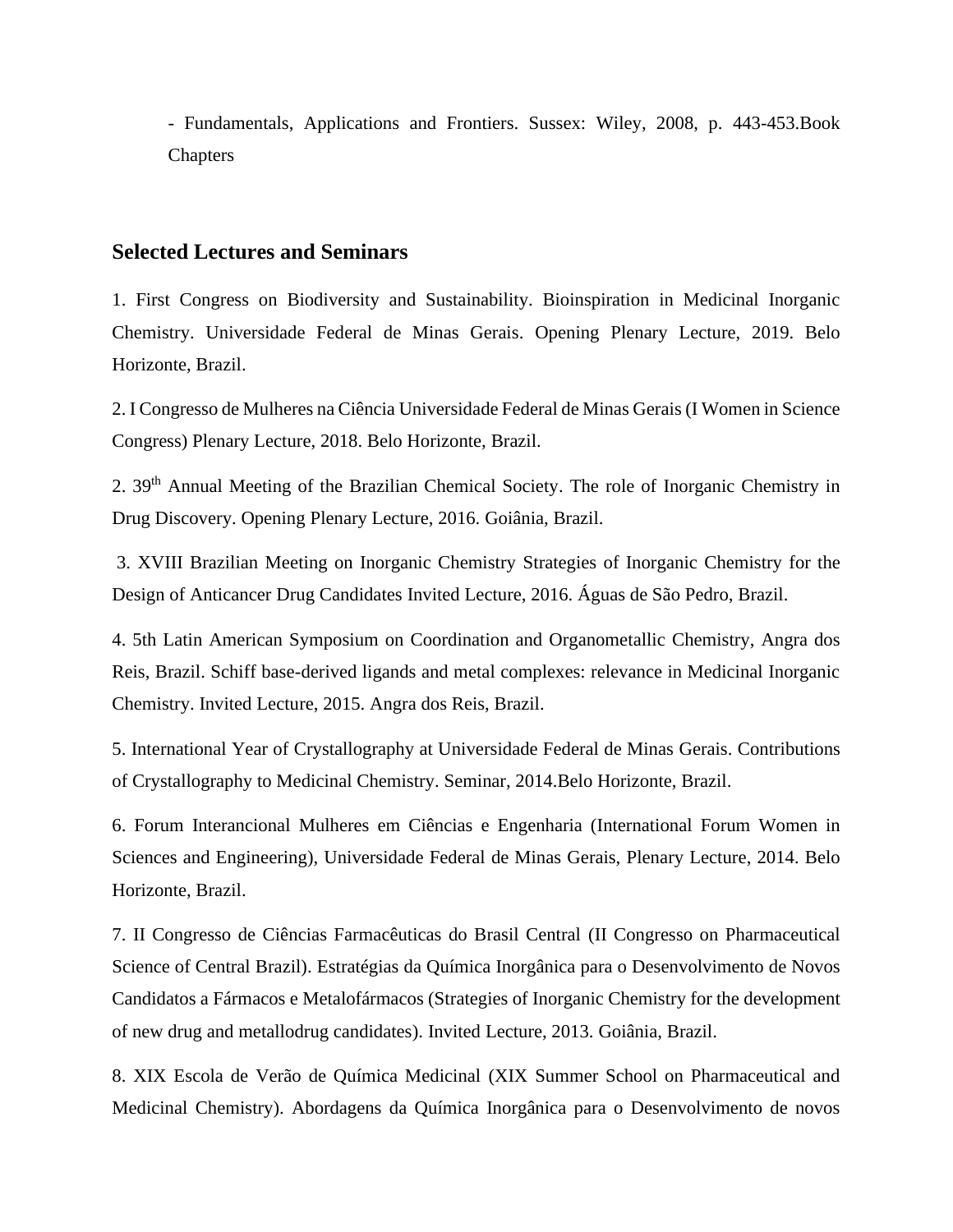Fármacos Anti-Alzheimer (Approaches of Inorganic Chemistry for the development of new anti-Alzheimer drugs). Plenary Lecture, 2013. Faculdade de Farmácia, Universidade Federal do Rio de Janeiro, Brazil.

9. 243rd American Chemical Society Meeting. Gold- and gallium-based atitumor drug candidates: potential enzyme inhibitors. Keynote Lecture, 2012. Dan Diego, CA, USA.

10. XVI Brazilian Meeting on Inorganic Chemistry. Some contributions of Inorganic Chemistry to Drug Discovery. Invited Lecture, 2012. Florianópolis, Brazil.

11. 8th International Congress of Pharmaceutical Sciences. Metal Compounds in Medicinal Chemistry. Invited Lecture, 2011. Ribeirão Preto, Brazil.

12. Workshop on Synthetic Inorganic Chemistry. Bento Gonçalves, RS, Brazil. Syntheses of ligands and metal complexes of interest in Medicinal Inorganic Chemistry. Plenary Lecture, 2011

13. Seminaires du Laboratoire de Physique et Chimie Biomóléculaire et Céllulaire, Université Paris XIII. La complexation aux métaux: une stratégie de conception de nouveaux médicaments (Metal Coordination as a strategy for drug design). Seminar, 2010, Paris, France.

14. 1o Worshop de Síntese Orgânica do Norte e Nordeste. A Química Inorgânica unindo-se à Química Orgânica no planejamento de fármacos (Inorganic Chemistry joining Organic Chemistry in drug design). Plenary Lecture, 2008. Slvador, Brazil.

15. XIV Escola de Verão em Química Farmacêutica e Medicinal (XIV Summer School on Pharmaceutical and Medicinal Chemistry). Química Bioinorgânica Medicinal (Bioinorganic Medicinal Chemistry). Workshop, 2008. Rio de Janeiro, Brazil.

16. CYTED PROSUL Research Program: 50 years of Faculdad de Farmacia y Bioquímica, Universidad de Buenos Aires. Metal coordination: a strategy for drug design. Seminar, 2007, Buenos Aires, Argentina.

17. IX Escola de Verão em Química Farmacêutica e Medicinal (IX Summer School on Pharmaceutical and Medicinal Chemistry). Contribuições da Química Inorgânica para a Química Medicinal (Contributions of Inorganic Chemistry to Medicinal Chemistry). Plenary Lecture, 2003. Rio de Janeiro, Brazil.